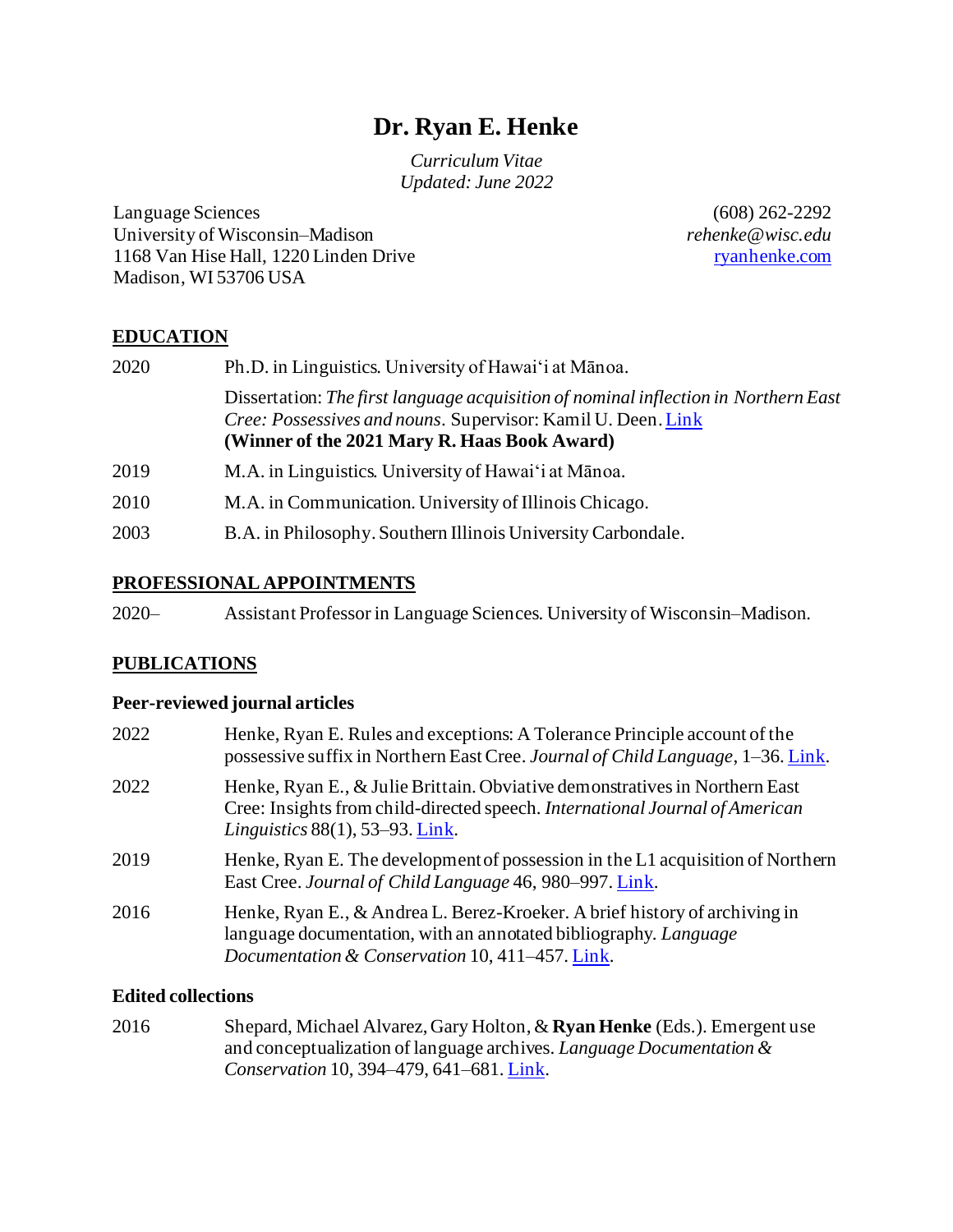#### **Book chapters**

2023 Chee, Melvatha R., & **Ryan E. Henke**. Child and child-directed speech in North American languages. In Carmen Jany, Marianne Mithun, and Keren Rice (Eds.), *The Languages and Linguistics of North America: A Comprehensive Guide (The World of Linguistics, Volume 13)*, pp. 799–821. Berlin: De Gruyter Mouton. 2018 Berez-Kroeker, Andrea L., & **Ryan E. Henke**. Language archiving. In Kenneth Rehg and Lyle Campbell (Eds.), *Oxford Handbook of Endangered Languages*, pp. 347–369. Oxford: Oxford University Press. [Link.](https://www.oxfordhandbooks.com/view/10.1093/oxfordhb/9780190610029.001.0001/oxfordhb-9780190610029-e-18)

#### **Peer-reviewed conference proceedings**

2021 Henke, Ryan E. The acquisition of obviation in Northern East Cree: Evidence from possessive constructions. In Monica Macaulay & Margaret Noodin (Eds.), *Papers of the Fiftieth Algonquian Conference*, pp. 113–134. East Lansing: Michigan State University Press. [Link.](https://ryanehenke.files.wordpress.com/2022/01/henke-acquisition_of_obviation_in_nec-2021.pdf)

#### **Archival collections**

2018–2019 Henke, Ryan E. (Researcher/Depositor). *Iiyiyiuyimuwin (Northern East Cree): Recordings and notes related to Iiyiyiuyimuwin*. Archived collection at Kaipuleohone, the University of Hawai'i Digital Language Archive. 32 items including audio recordings, transcriptions, and notes. 30+ GB[. Link.](https://scholarspace.manoa.hawaii.edu/handle/10125/58811)

#### **Invited contributions**

| 2022      | Henke, Ryan E. What about broader impacts for child language acquisition                                                                                        |
|-----------|-----------------------------------------------------------------------------------------------------------------------------------------------------------------|
|           | research? A commentary on Kidd and Garcia (2022). First Language (Special                                                                                       |
|           | <i>Issue: How Diverse Is Child Language Acquisition Research). Link.</i>                                                                                        |
| To appear | Henke, Ryan E. Developing your professional presence. In Monica Macaulay<br>(Author), Surviving Linguistics ( $3rd$ edition). Somerville, MA: Cascadilla Press. |

#### **Working papers**

| 2018 | Henke, Ryan E. Voice and alignment in Ampenan Sasak ditransitive<br>constructions. University of Hawai'i at Mānoa Working Papers in Linguistics<br>49(2). Honolulu: University of Hawai'i.                                                                                                                                |
|------|---------------------------------------------------------------------------------------------------------------------------------------------------------------------------------------------------------------------------------------------------------------------------------------------------------------------------|
| 2018 | Henke, Ryan E. 'Give' in Sasak: Voice and alignment in ditransitive<br>constructions. In Uy-Di Nancy Le (Ed.), Proceedings of the 21st Annual<br>Conference for the College of Languages, Linguistics, & Literature, pp. 37–46.<br>Honolulu: University of Hawai'i.                                                       |
| 2017 | Henke, Ryan E. Breaking ground: Obviation as a key target for assessing the<br>acquisition of Saulteaux, a dialect of Ojibwe. In Amber Camp & Daniel Holden<br>(Eds.), Proceedings of the $20th$ Annual Conference for the College of Languages,<br>Linguistics, & Literature, pp. 2-13. Honolulu: University of Hawai'i. |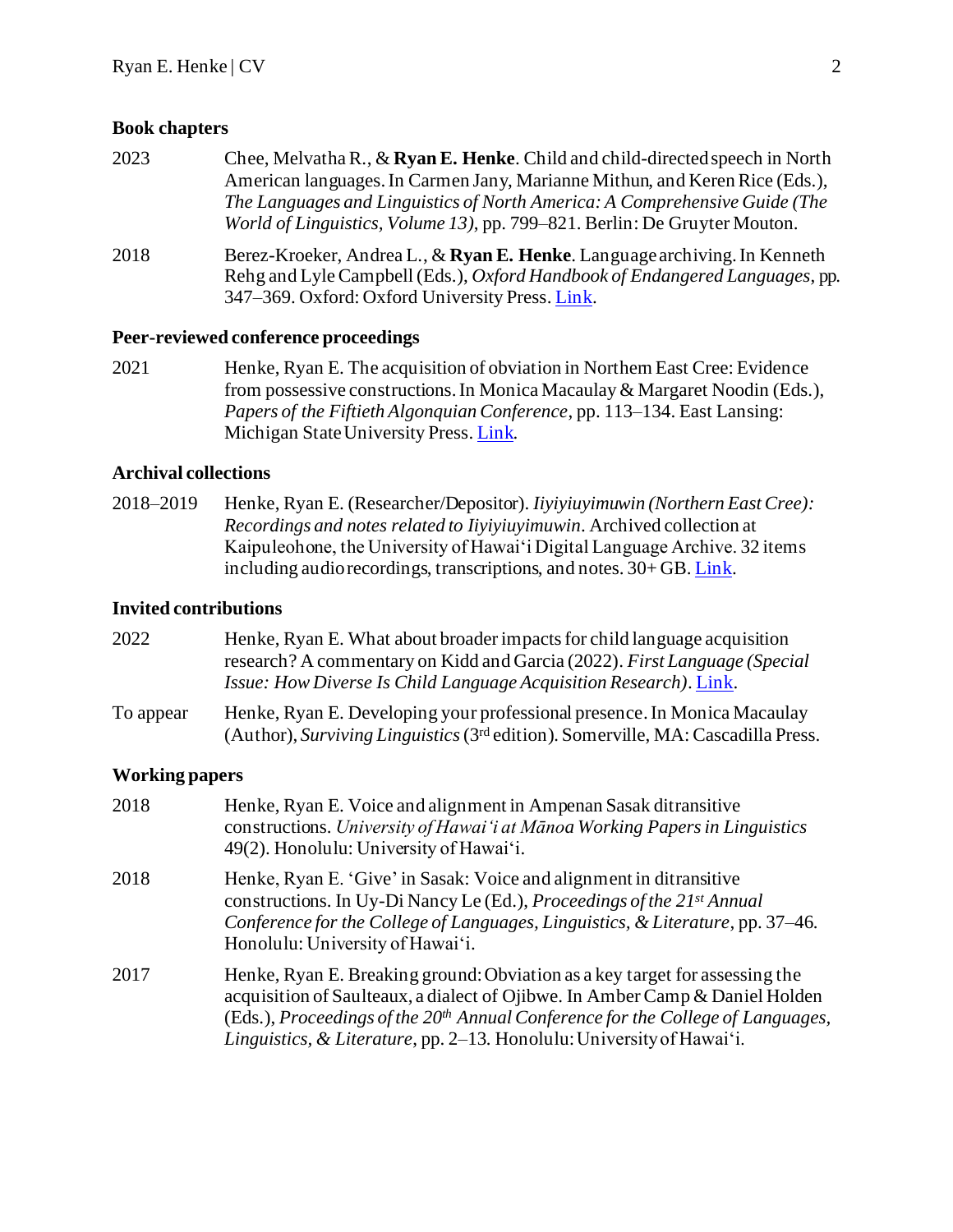#### **Book reviews**

2008 Barnhurst, Kevin G., & **Ryan E. Henke**. Review essay: In whose hands? Visual authority and the public. *Journal of Communication* 58, 588–592.

# **HONORS, GRANTS, AWARDS**

| 2021       | 2021 Mary R. Haas Book Award. Society for the Study of the Indigenous<br>Languages of the Americas.                                                                                                                                                                                                                                                                 |
|------------|---------------------------------------------------------------------------------------------------------------------------------------------------------------------------------------------------------------------------------------------------------------------------------------------------------------------------------------------------------------------|
| 2019-2020  | Dissertation Fellowship from the Bilinski Educational Foundation. \$30,000.                                                                                                                                                                                                                                                                                         |
| 2020       | Best Student Presentation Award. Society for the Study of the Indigenous<br>Languages of the Americas 2020 Winter Meeting.                                                                                                                                                                                                                                          |
| 2019       | National Science Foundation Doctoral Dissertation Research Improvement Grant<br>from the Documenting Endangered Language Program. Award number: 1912062.<br>Project title: "Enhancing Documentation of Northern East Cree: Child and Child-<br>Directed Expression of Possession in a Polysynthetic Language". Co-PI, with<br>Andrea Berez-Kroeker as PI. \$21,183. |
| 2019       | Fieldwork funding, provided by a Social Sciences and Humanities Research<br>Council of Canada Insight Grant. Award number: 435-2013-1297. PI: Julie<br>Brittain. Approx. \$10,000 USD.                                                                                                                                                                              |
| 2018       | Phillips Fund for Native American Research. American Philosophical Society.<br>\$3,000.                                                                                                                                                                                                                                                                             |
| 2018       | Travel Award. Society for the Study of the Indigenous Languages of the<br>Americas. \$500.                                                                                                                                                                                                                                                                          |
| 2018       | Ruth Crymes Memorial Grant. University of Hawai'i at Mānoa. \$500.                                                                                                                                                                                                                                                                                                  |
| 2016-2018  | Bilinski Educational Foundation Research Award in Linguistics. University of<br>Hawai'i at Mānoa. \$14,500 over three years.                                                                                                                                                                                                                                        |
| 2016, 2018 | Graduate Student Organization Grant. University of Hawai'i at Mānoa.<br>\$1,291.04 over two awards.                                                                                                                                                                                                                                                                 |
| 2014       | Presidential Fellowship. State University of New York at Buffalo. \$5,000<br>(Declined).                                                                                                                                                                                                                                                                            |
| 2014       | CoLang scholarship. Institute on Collaborative Language Research. \$375.                                                                                                                                                                                                                                                                                            |
| 2014       | Merit Tuition Award. Northeastern Illinois University. Approx. \$1,200.                                                                                                                                                                                                                                                                                             |

# **PRESENTATIONS AND LECTURES**

# **Refereed conference presentations and posters**

2021 Henke, Ryan E. *Obviation in child and child-directed speech: Evidence from nouns in Northern East Cree*. Talk presented at the Society for the Study of the Indigenous Languages of the Americas 2021 Winter Meeting. Online. January 10.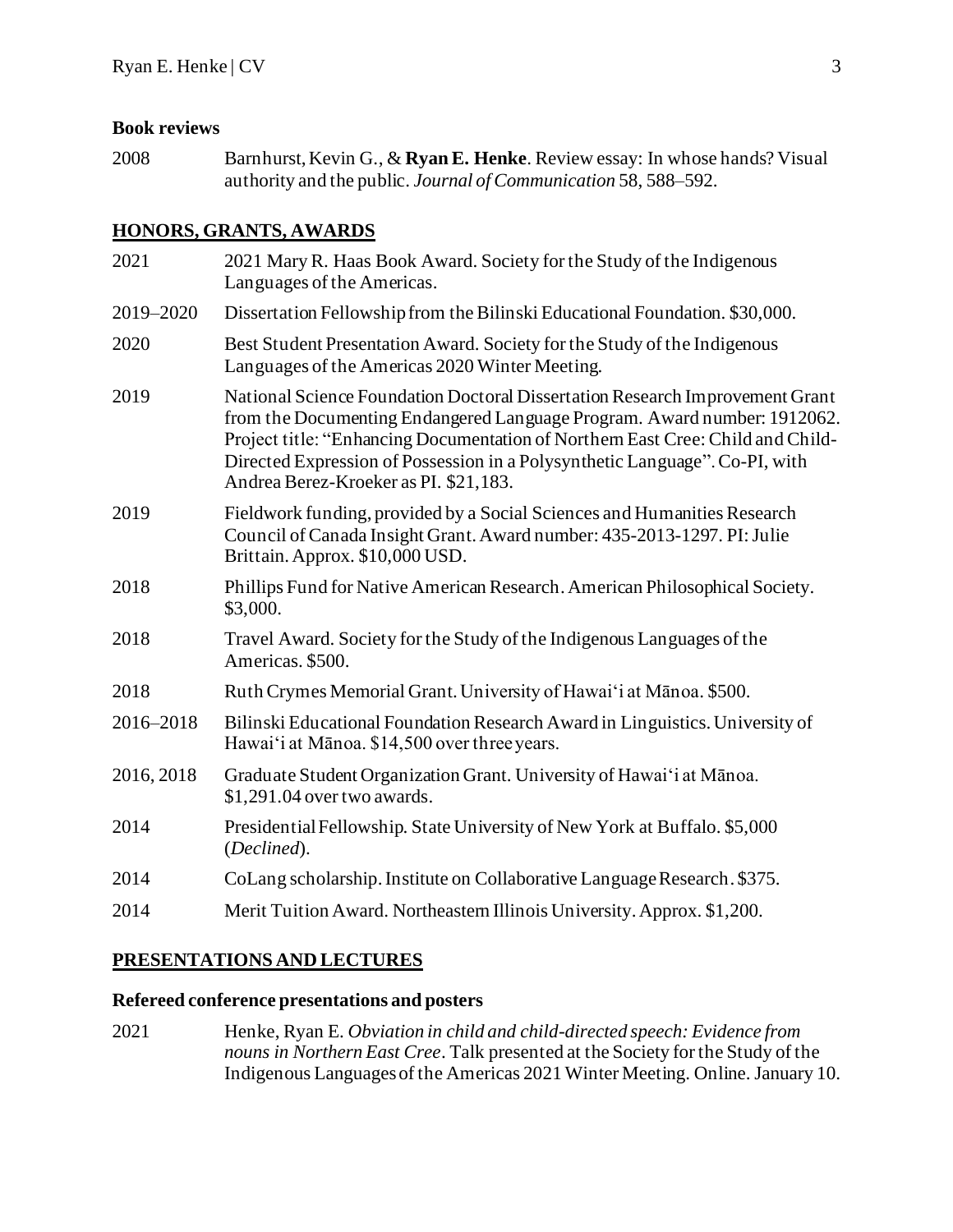| 2020 | Henke, Ryan E. Number and obviation for possessors: Child and child-directed<br>speech in Northern East Cree. Talk presented at the 52 <sup>nd</sup> Algonquian Conference.<br>Madison, WI. October 23.                                                                                                    |
|------|------------------------------------------------------------------------------------------------------------------------------------------------------------------------------------------------------------------------------------------------------------------------------------------------------------|
| 2020 | Henke, Ryan E. Patterns in the L1 acquisition of the Northern East Cree<br>possessive suffix. Talk presented at the Society for the Study of the Indigenous<br>Languages of the Americas 2020 Winter Meeting. New Orleans, LA. January 4.<br>(Received the Best Student Presentation Award.)               |
| 2019 | Henke, Ryan E. Number marking for animate obviatives: Evidence from<br><i>relational constructions.</i> Talk presented at the 51 <sup>st</sup> Algonquian Conference.<br>Montréal, QC. October 25.                                                                                                         |
| 2019 | Henke, Ryan E., & Julie Brittain. Connecting language acquisition studies to<br>language documentation and beyond: The Chisasibi Child Language Acquisition<br>Study. Talk presented at the 6 <sup>th</sup> International Conference on Language<br>Documentation and Conservation. Honolulu, HI. March 3. |
| 2019 | Henke, Ryan E., & Amber B. Camp. Connecting experimental methods and<br>language teaching: Learner perceptions of oral and nasal vowels in Lakota. Talk<br>presented at the 6 <sup>th</sup> International Conference on Language Documentation and<br>Conservation. Honolulu, HI. March 1.                 |
| 2019 | Henke, Ryan E. Dimensions of the L1 acquisition of demonstratives in Northern<br>East Cree. Talk presented at the Society for the Study of the Indigenous<br>Languages of the Americas 2019 Winter Meeting. New York, NY. January 4.                                                                       |
| 2018 | Henke, Ryan E. The acquisition of obviation in Northern East Cree: Evidence<br>from possessive constructions. Talk presented at the 50 <sup>th</sup> Algonquian Conference.<br>Edmonton, AB. October 27.                                                                                                   |
| 2018 | Henke, Ryan E. The SLA of "give" and the dative alternation: A cross-sectional<br>Thai learner corpus study. Talk presented at the College of Languages,<br>Linguistics, & Literature 22 <sup>nd</sup> Annual Graduate Student Conference. Honolulu,<br>HI. April 7.                                       |
| 2018 | Henke, Ryan E. The development of possession in the L1 acquisition of Northern<br>East Cree. Talk presented at the Society for the Study of the Indigenous<br>Languages of the Americas 2018 Winter Meeting. Salt Lake City, UT. January 5.                                                                |
| 2017 | Henke, Ryan E. Acquiring possessive constructions in Northern East Cree. Talk<br>presented at the 49 <sup>th</sup> Algonquian Conference. Montréal, Quebec. October 29.                                                                                                                                    |
| 2017 | Henke, Ryan E. 'Give' in Sasak: Voice and alignment in ditransitive<br><i>constructions</i> . Talk presented at the College of Languages, Linguistics, $\&$<br>Literature 21st Annual Graduate Student Conference. Honolulu, HI. April 22.                                                                 |
| 2017 | Henke, Ryan E. Introducing the worldwide list of Master-Apprentice programs.<br>Poster presented at the 5 <sup>th</sup> International Conference on Language Documentation<br>and Conservation. Honolulu, HI. March 3.                                                                                     |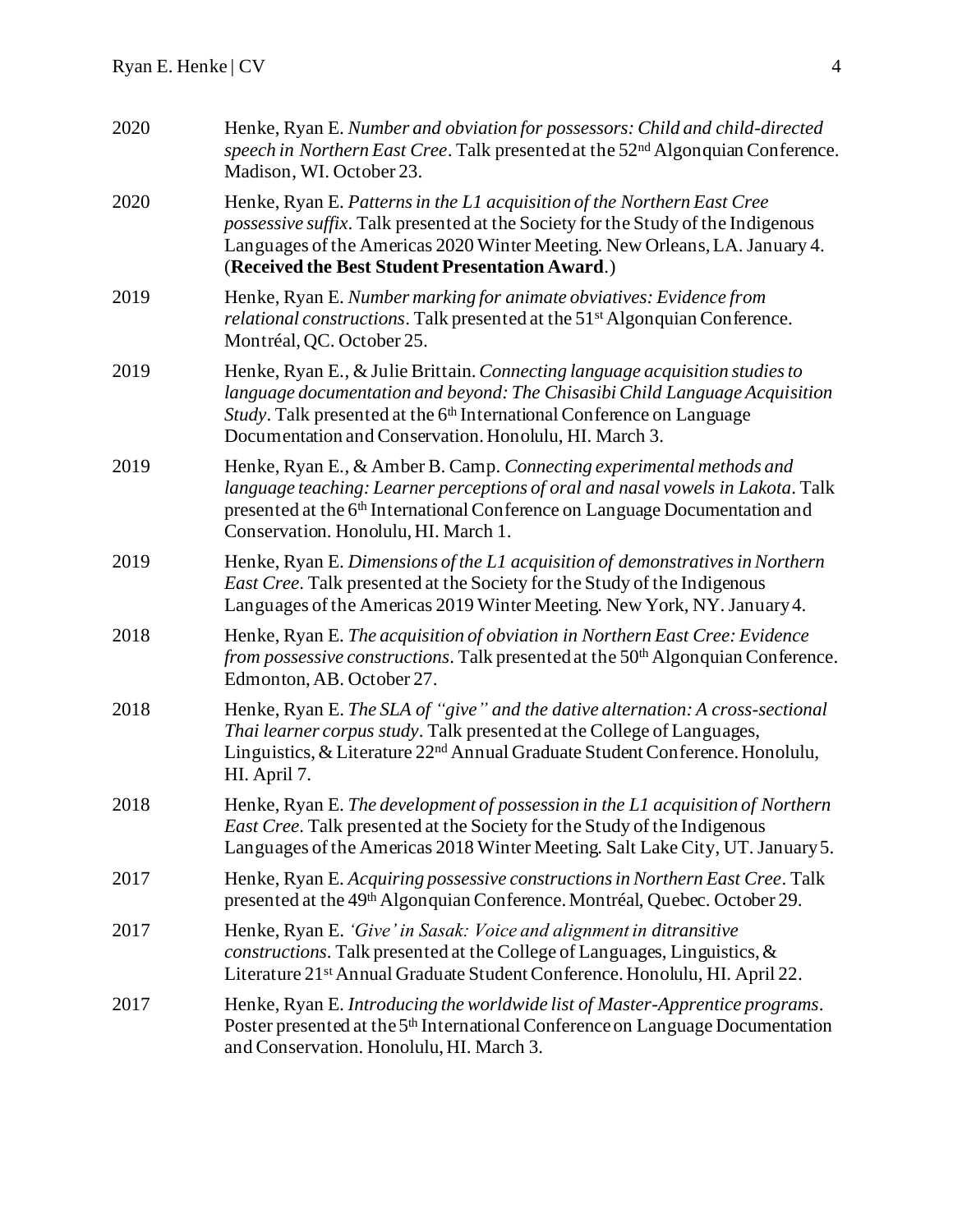| 2017                 | Henke, Ryan, Meagan Dailey, & Kavon Hooshiar. Questions, curiosities, and<br>concerns: Frequently asked questions about data citation and attribution. Poster<br>presented at the annual meeting of the Linguistic Society of America. Austin, TX.<br>January 5–7.                                                                                                                                                                                                           |
|----------------------|------------------------------------------------------------------------------------------------------------------------------------------------------------------------------------------------------------------------------------------------------------------------------------------------------------------------------------------------------------------------------------------------------------------------------------------------------------------------------|
| 2017                 | Dailey, Meagan, & Ryan Henke. Data citation, attribution, and employability.<br>Poster presented at the annual meeting of the Linguistic Society of America.<br>Austin, TX. January 5-7.                                                                                                                                                                                                                                                                                     |
| 2016                 | Henke, Ryan E. Obviation as a target in assessing the acquisition of Saulteaux.<br>Talk presented at the College of Languages, Linguistics, & Literature 20 <sup>th</sup> Annual<br>Graduate Student Conference. Honolulu, HI. April 23.                                                                                                                                                                                                                                     |
| 2015                 | Hoffmann, Dorothea, & Ryan Henke. Exploring applications of fieldwork data:<br>A case study of MalakMalak complex predicates in discourse. Talk presented at<br>the 4 <sup>th</sup> International Conference on Language Documentation and Conservation.<br>Honolulu, HI. February 28.                                                                                                                                                                                       |
| 2015                 | Henke, Ryan, Andrea L. Berez, Gary Holton, Brad McDonnell, & Ruth Rouvier.<br>The use of archives in endangered language preservation: The state of the art.<br>Talk presented as part of the Utilization of archives in endangered language<br>research, revitalization, and documentation special session, sponsored by the<br>Committee for Endangered Languages and their Preservation. Annual meeting of<br>the Linguistic Society of America. Portland, OR. January 10 |
| <b>Invited talks</b> |                                                                                                                                                                                                                                                                                                                                                                                                                                                                              |
| 2021                 | Henke, Ryan E. Rules and exceptions in the acquisition of Northern East Cree                                                                                                                                                                                                                                                                                                                                                                                                 |

| ∠∪∠⊥ | Henne, Hyan L. Kates and exceptions in the acquisition of tyornich Last Cree<br><i>morphology</i> . Department of Linguistics, Memorial University of Newfoundland.<br>St. John's, NL. April 30.                                  |
|------|-----------------------------------------------------------------------------------------------------------------------------------------------------------------------------------------------------------------------------------|
| 2021 | Henke, Ryan E. Using child-directed speech to inform linguistic description:<br>Obviation and demonstratives in Northern East Cree. Department of Linguistics,<br>University of New Mexico. Albuquerque, NM. March 26.            |
| 2020 | Henke, Ryan E. Community engagement in language science. Language Sciences,<br>University of Wisconsin–Madison. Madison, WI. March 10.                                                                                            |
| 2020 | Henke, Ryan E. Opening doors through language: Acquisition, documentation,<br>and revitalization. Language Sciences, University of Wisconsin-Madison.<br>Madison, WI. March 9.                                                    |
| 2018 | Henke, Ryan E. The acquisition of Northern East Cree: Possessives and<br><i>demonstratives.</i> Department of Linguistics, Memorial University of<br>Newfoundland. St. John's, NL. May 23.                                        |
| 2016 | Berez-Kroeker, Andrea L., Ryan Henke, & Mike Chopey. Paths for cross-<br>specialization: Endangered languages and the library sciences. University of<br>North Texas Careers in Linguistics Seminar Series. Denton, TX. April 12. |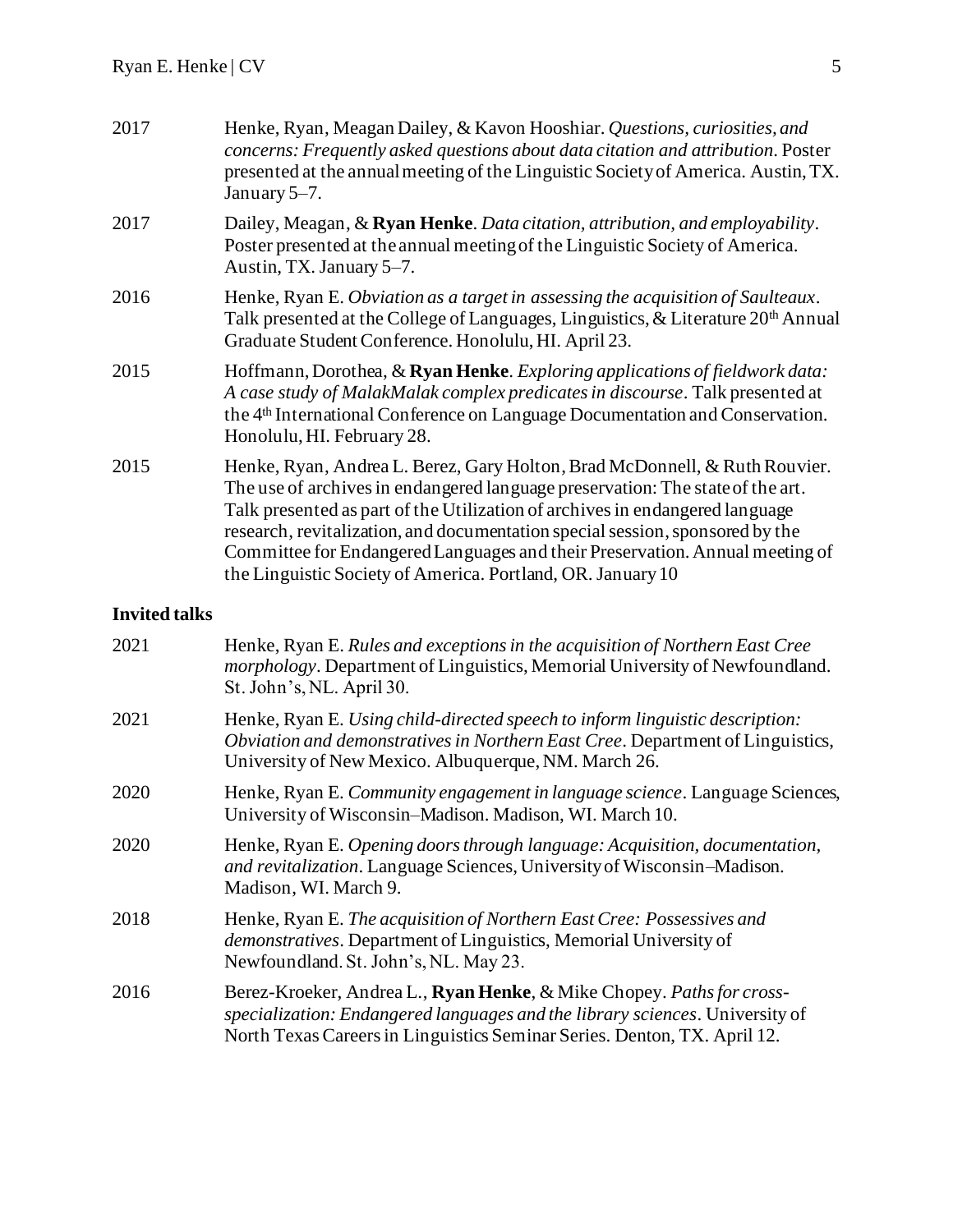# **Community outreach**

| 2021 | Henke, Ryan E. From $\sigma$ > $\triangleright$ Niiyi uu to $\sigma$ ^ ∴^ Niichinaan: How children learn<br>possessives in the Cree language. Talk presented to the Chief and Council of the<br>Cree Nation of Chisasibi. Chisasibi, QC. July 7. |
|------|--------------------------------------------------------------------------------------------------------------------------------------------------------------------------------------------------------------------------------------------------|
| 2019 | Brittain, Julie & Ryan E. Henke. The Chisasibi Child Language Acquisition<br>Study. Talk presented to the Cree School Board. Chisasibi, QC. June 6.                                                                                              |
|      | Departmental presentations and guest lectures                                                                                                                                                                                                    |
| 2021 | Henke, Ryan E. 'Whose is this?' How children acquire possessor marking in<br>Northern East Cree. Department of Psychology, University of Wisconsin-<br>Madison. Madison, WI. October 27.                                                         |
| 2020 | De-mystifying documentation: Sharing some perspective. For the course De-<br>mystifying Documentation. American Indian Language Development Institute<br>(AILDI), University of Arizona. June.                                                   |
| 2019 | Henke, Ryan E. Findings from the L1 acquisition of the possessive suffix-im in<br>Northern East Cree. Language Acquisition Group, University of Hawai'i at<br>Mānoa. Honolulu, HI. December 6.                                                   |
| 2018 | Henke, Ryan E. Working with the Chisasibi Child Language Acquisition Study.<br>University of Hawai'i at Mānoa Department of Linguistics Tuesday Seminar<br>Series. Honolulu, HI. November 13.                                                    |
| 2018 | Life in the field (panel discussion). For Introduction to Language Documentation.<br>University of Hawai'i at Mānoa. October 17.                                                                                                                 |
| 2018 | Henke, Ryan E. A preliminary analysis of the acquisition of obviation in Northern<br>East Cree. Language Acquisition Group, University of Hawai'i at Mānoa.<br>Honolulu, HI. October 5.                                                          |
| 2018 | Henke, Ryan E. The acquisition of possession in a polysynthetic language:<br>Northern East Cree. University of Hawai'i at Mānoa Department of Linguistics<br>Tuesday Seminar Series. Honolulu, HI. March 20.                                     |
| 2017 | Camp, Amber, & Ryan E. Henke. Orthographic representation and perception<br>of L2 phonology: Nasal vowels in Lakota. Language Acquisition Group,<br>University of Hawai'i at Mānoa. Honolulu, HI. November 17.                                   |
| 2017 | Henke, Ryan E. Creating the Language Keepers Collection: The digital collection<br>of Nakota-language resources. University of Hawai'i at Mānoa Department of<br>Linguistics Tuesday Seminar Series. Honolulu, HI. November 7.                   |
| 2017 | Henke, Ryan E. A preliminary analysis of the acquisition of possession in<br><i>Northern East Cree.</i> Language Acquisition Group, University of Hawai'i at<br>Mānoa. Honolulu, HI. October 6.                                                  |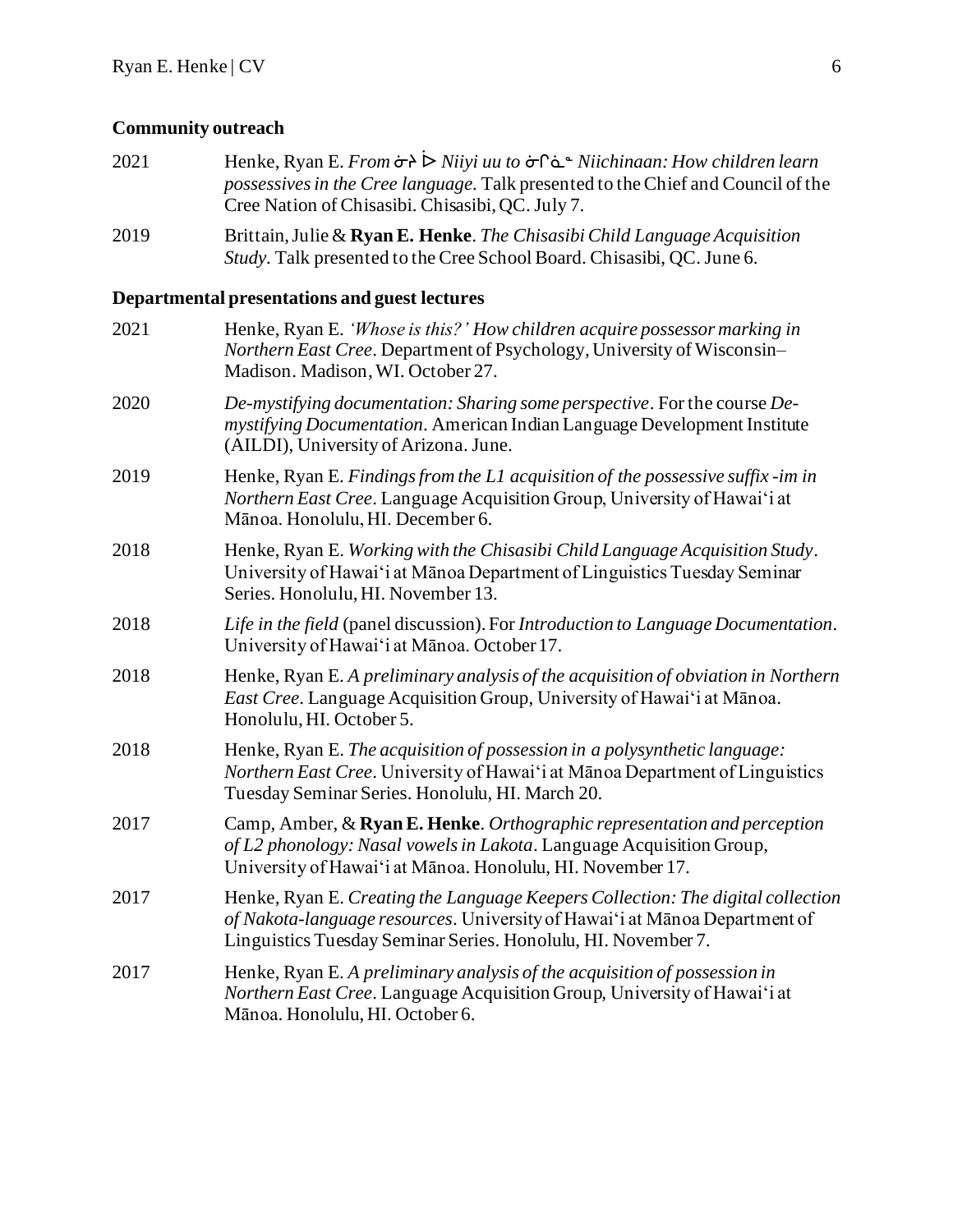| 2016 | Henke, Ryan E. Nakota pilot project. University of Hawai'i at Mānoa Department<br>of Linguistics Tuesday Seminar Series. Honolulu, HI. November 15.                                                                                                                                                                             |
|------|---------------------------------------------------------------------------------------------------------------------------------------------------------------------------------------------------------------------------------------------------------------------------------------------------------------------------------|
| 2016 | Berez-Kroeker, Andrea, Meagan Dailey, <b>Ryan E. Henke</b> , Gary Holton & Kavon<br>Hooshiar. Developing standards for data citation and attribution for reproducible<br>research in linguistics: A project report. University of Hawai'i at Mānoa<br>Department of Linguistics Tuesday Seminar Series. Honolulu, HI. April 26. |
| 2015 | LOCKSS: Lots Of Copies Keeps Stuff Safe. For Technologies for Endangered<br>Language Documentation. Canadian Indigenous Languages and Literacy<br>Development Institute (CILLDI), University of Alberta. July 21.                                                                                                               |
| 2014 | Basics of Praat and acoustic analysis. For Applied Psycholinguistics and Second<br>Language Acquisition. University of Hawai'i at Mānoa. November 5.                                                                                                                                                                            |
| 2013 | ELAN and Praat: Tools for language documentation. For Phonology.<br>Northeastern Illinois University. October 2.                                                                                                                                                                                                                |

#### **Workshop presentations**

| 2017 | McDonnell, Bradley, Khairunnisa, Ryan Henke, Ashleigh Smith, Peter Schuelke,                                                                                                         |
|------|--------------------------------------------------------------------------------------------------------------------------------------------------------------------------------------|
|      | & Margaret Ransdell-Green. Collaborative digital language documentation                                                                                                              |
|      | methodologies in Field Methods. National Institute for Japanese Language and                                                                                                         |
|      | Linguistics (NINJAL), the National Museum of Japanese History (NMJH), and                                                                                                            |
|      | the University of Hawai'i at Mānoa Workshop: Underdescribed Languages and                                                                                                            |
|      | Histories: Linguist and Historian Challenges. Honolulu, HI. May 17.                                                                                                                  |
| 2016 | Henke, Ryan, & Meagan Dailey. Data management in the job market and<br>education. Workshop on Data Citation and Attribution in Linguistics. Austin, TX.<br>April $8-10$ .            |
| 2015 | Henke, Ryan, & Meagan Dailey. Evaluating dissertations based on primary data<br>collections. Workshop on Data Citation and Attribution in Linguistics. Boulder,<br>CO. September 19. |

# **TEACHING**

# **University of Wisconsin–Madison**

Advanced Morphology. (Fall 2021) Human Language / Introduction to Linguistics: Descriptive and Theoretical. (Spring 2022) Morphology. (Spring 2021, 2022) Research Methods & Materials. (Fall 2021) Structure of a Language: Northern East Cree. (Fall 2020)

# **University of Hawai'i at Mānoa**

Morphology. (Spring 2019) General Linguistics.(Fall 2017, 2018; Spring 2018) Introduction to the Study of Language. (Summer 2015, Fall 2016, Spring 2017)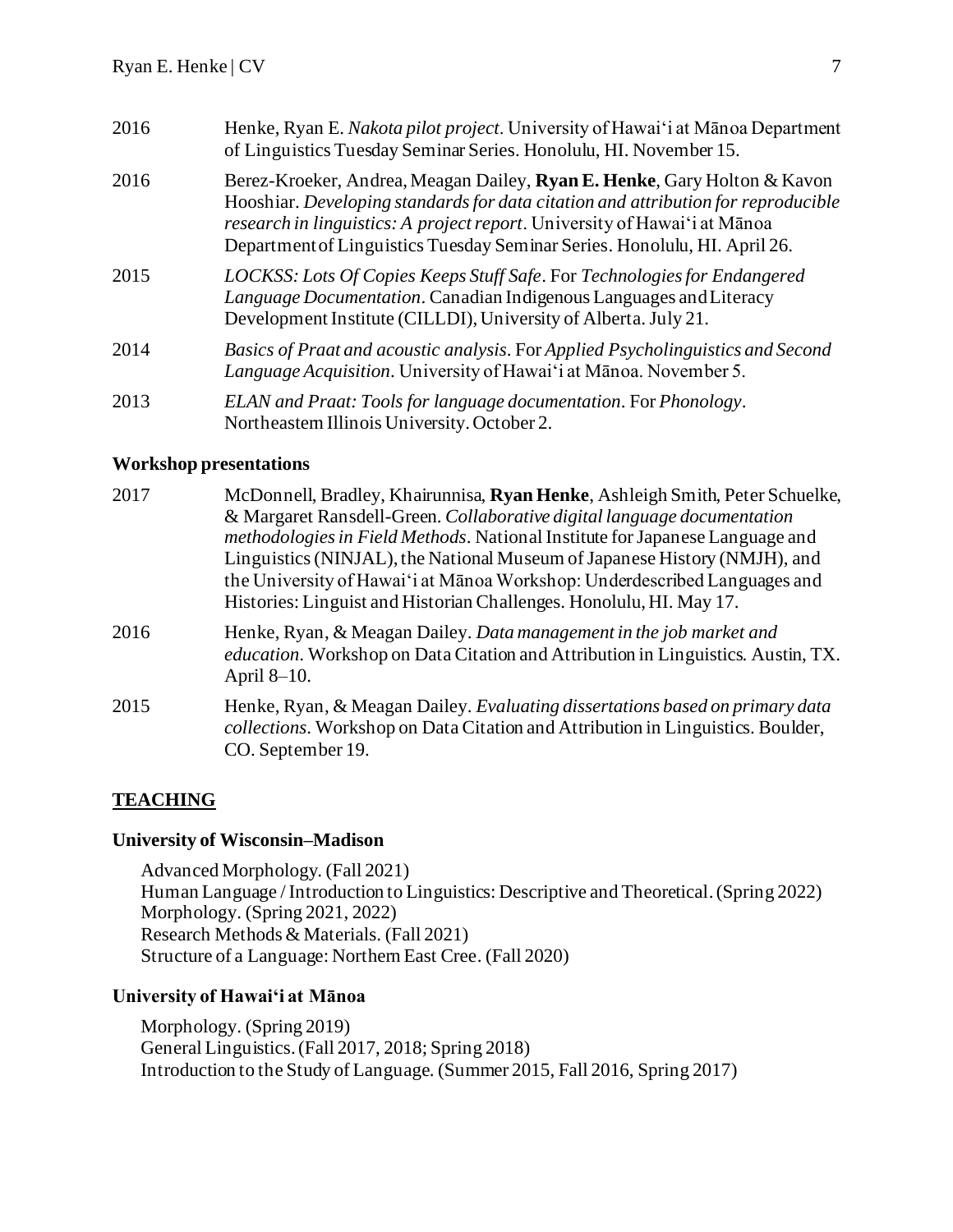# **Canadian Indigenous Languages and Literacy Development Institute (University of Alberta)**

Technologies for Endangered Language Documentation. (Summer 2017)

# **SERVICE**

#### **Institutional service**

Co-director of the Wisconsin Indigenous Languages Lab (with Monica Macaulay). (2020–)

Language Sciences Awards Committee. (2021–)

# **Professional service**

#### *Conferences organized*

Co-organizer of the 52nd Algonquian Conference (with Monica Macaulay and Brian D. McInnes). Madison, WI. (October 23–25, 2020)

4 th International Conference on Language Documentation and Conservation: Student steering committee, publicity & communications subcommittee (chair), technology subcommittee. (2015)

#### *Manuscript reviewing*

John Benjamins (2022)

*Language Documentation & Conservation*. (2019, 2021)

Cambridge University Press. (2020)

De Gruyter Mouton. (2020)

# *Conference abstract reviewing*

Society for the Study of the Indigenous Languages of the Americas Winter Meeting. (2021–2022)

Boston University Conference on Language Development. (2021, 2022)

International Conference on Language Documentation and Conservation. (2015, 2020)

# **Public service and outreach**

Natives4Linguistics Special Interest Group, through the Linguistic Society of America. (2019–)

Enwejig Indigenous Language Advocates, through University of Wisconsin–Madison.(2020–)

Consultant for the Cree School Board language assessment project. Mistissini, QC. (2021)

Language Documentation Training Center. Department of Linguistics, University of Hawaiʻi at Mānoa. (2015)